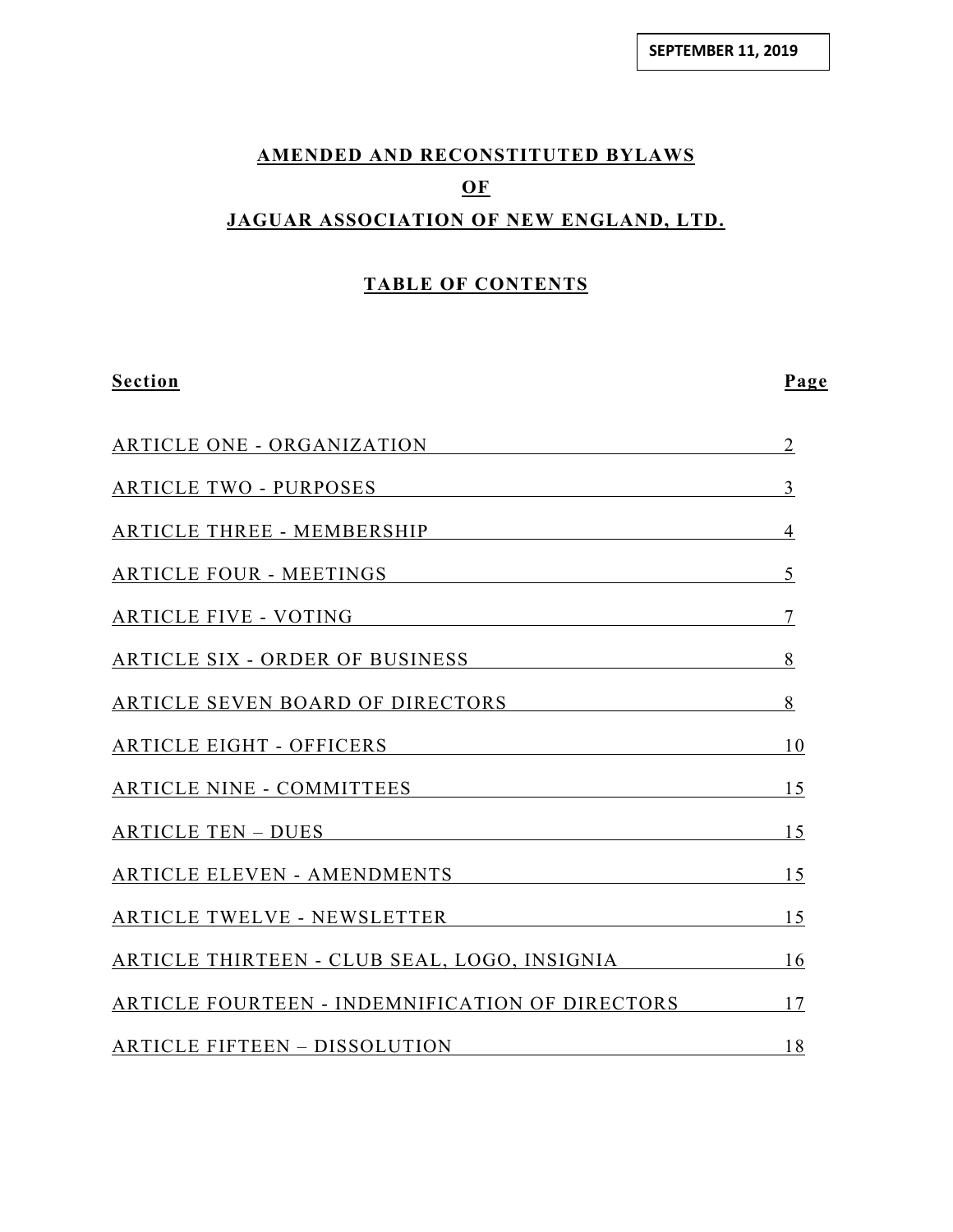# **AMENDED AND RECONSTITUTED BYLAWS OF JAGUAR ASSOCIATION OF NEW ENGLAND, LTD.**

## **ARTICLE ONE - ORGANIZATION**

# The name of this organization shall be **JAGUAR ASSOCIATION OF NEW ENGLAND, LTD. (JANE).**

The Organization shall have a logo, insignia and seal, which shall be in the following form, as approved by Jaguar Clubs of North America, Incorporated *(JCNA)* in affiliation with Jaguar Land Rover of North America, LLC (Jaguar) or its successors.



The Clerk, who shall also be the Secretary of the Organization, shall have custody of the seal and may affix it to any instrument requiring the corporate seal, as may any other officer of the Corporation if so authorized by vote of the Board of Directors.

The Organization may, at its pleasure, by a two-thirds vote of the General Membership body, change its name.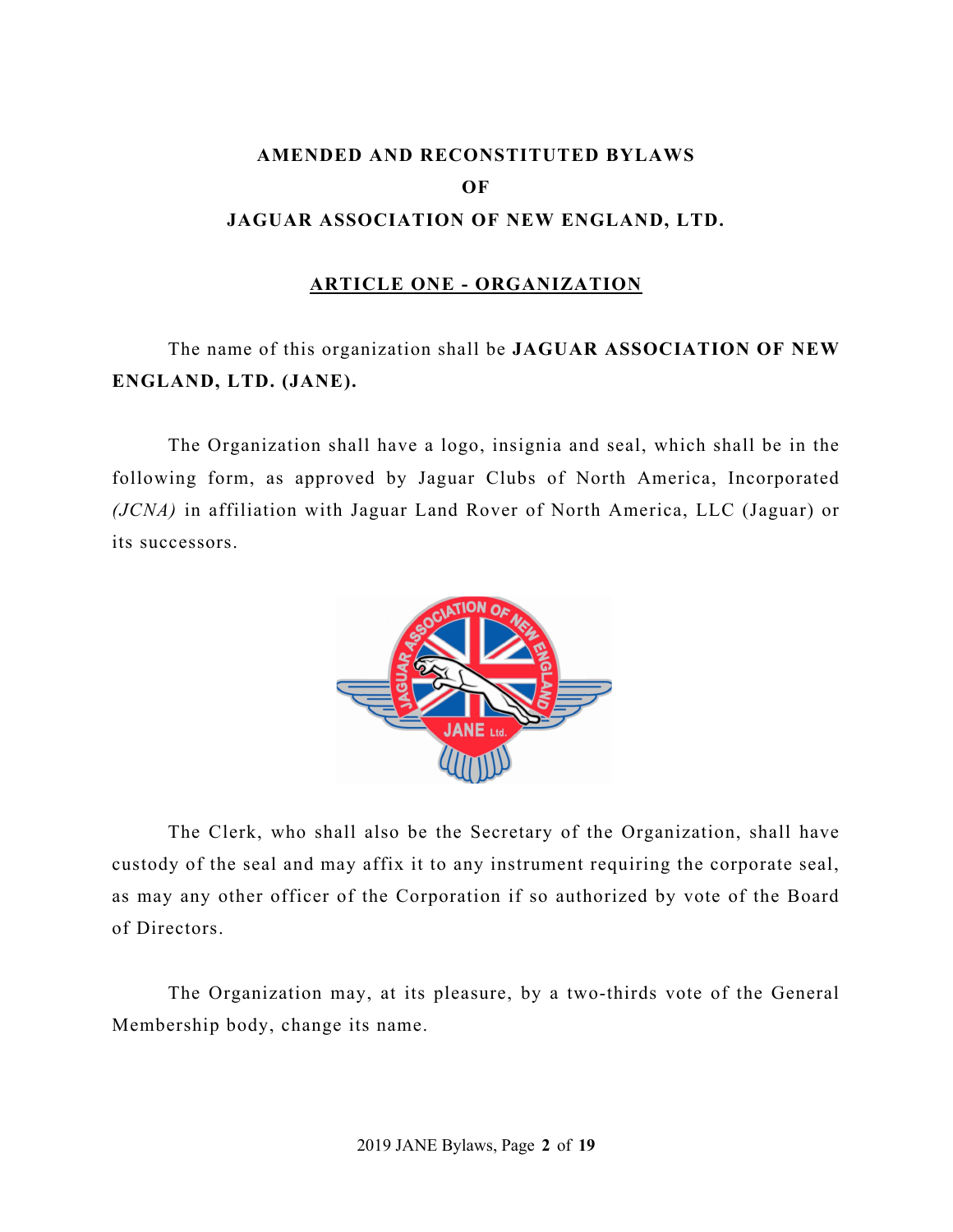## **ARTICLE TWO - PURPOSES**

The purposes for which this Organization, as a M.G.L. c.180 non-profit Massachusetts corporation, has been organized, is as follows:

> • To advance, promote and encourage the acquisition, preservation, restoration, ownership, appreciation and use of Jaguar motorcars.

> • To encourage and provide communications of technical information among its membership, invitees and the public-at-large.

> • To organize, promote, regulate and conduct events, seminars, exhibitions, shows and displays of Jaguar motorcars and other motorcars, and engage in any and all related matters connected with or attendant to such activities and functions.

> • To promote and encourage the safe, careful and skillful operation of motorcars, especially by young drivers.

> • The Corporation, as incidental to the foregoing, may own real and personal property, and do any and all things permitted by applicable law.

> • The Corporation shall promote, and/or support, through financial donations, sponsorships or contributions, any bonifide charitable organization as deemed appropriate by the majority of Board of Directors.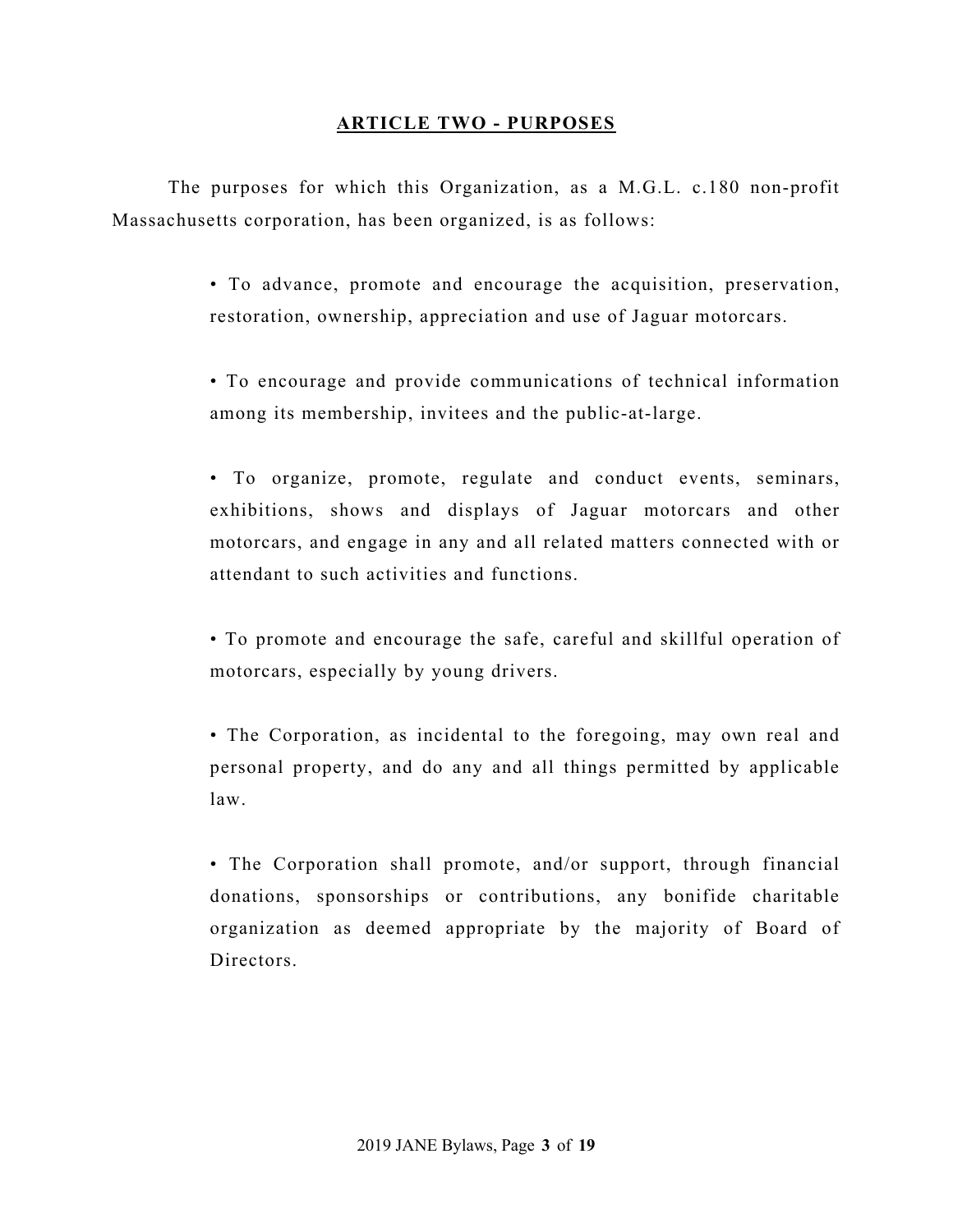# **ARTICLE THREE - MEMBERSHIP**

General Membership in this Organization shall be open to all that apply and pay the dues, fees and charges that are established annually by the Board of Directors. Ownership of a Jaguar motorcar, or any motorcar, is not required for membership.

There shall be four (4) classes or types of membership:

I. General Membership: Dues will be as per the annual schedule of dues as established by the Board of Directors.

2. Associate Membership: Available to people who live out of JANE's geographic area that have a primary membership in another JCNA-affiliated club *(JCNA* number must be supplied), but want to remain associated and receive the Organization's official newsletter, The Coventry Cat℠. Dues are to be established in the annual schedule of dues. This class of member will not have the right to vote in general membership issues.

3. Honorary Life Membership: Awarded by the President upon majority vote of the Board of Directors for service to the Club, having all of the rights and privileges of a general member and without membership cost to the recipient.

4. Junior Membership: To encourage young car enthusiasts (under age 21), to become more knowledgeable and have the ability to participate in all aspects of Club's functions. This class of member will not have the right to vote in general membership issues.

All rights and privileges of a General Membership shall extend to all individual persons in the member's immediate family; however, only the paid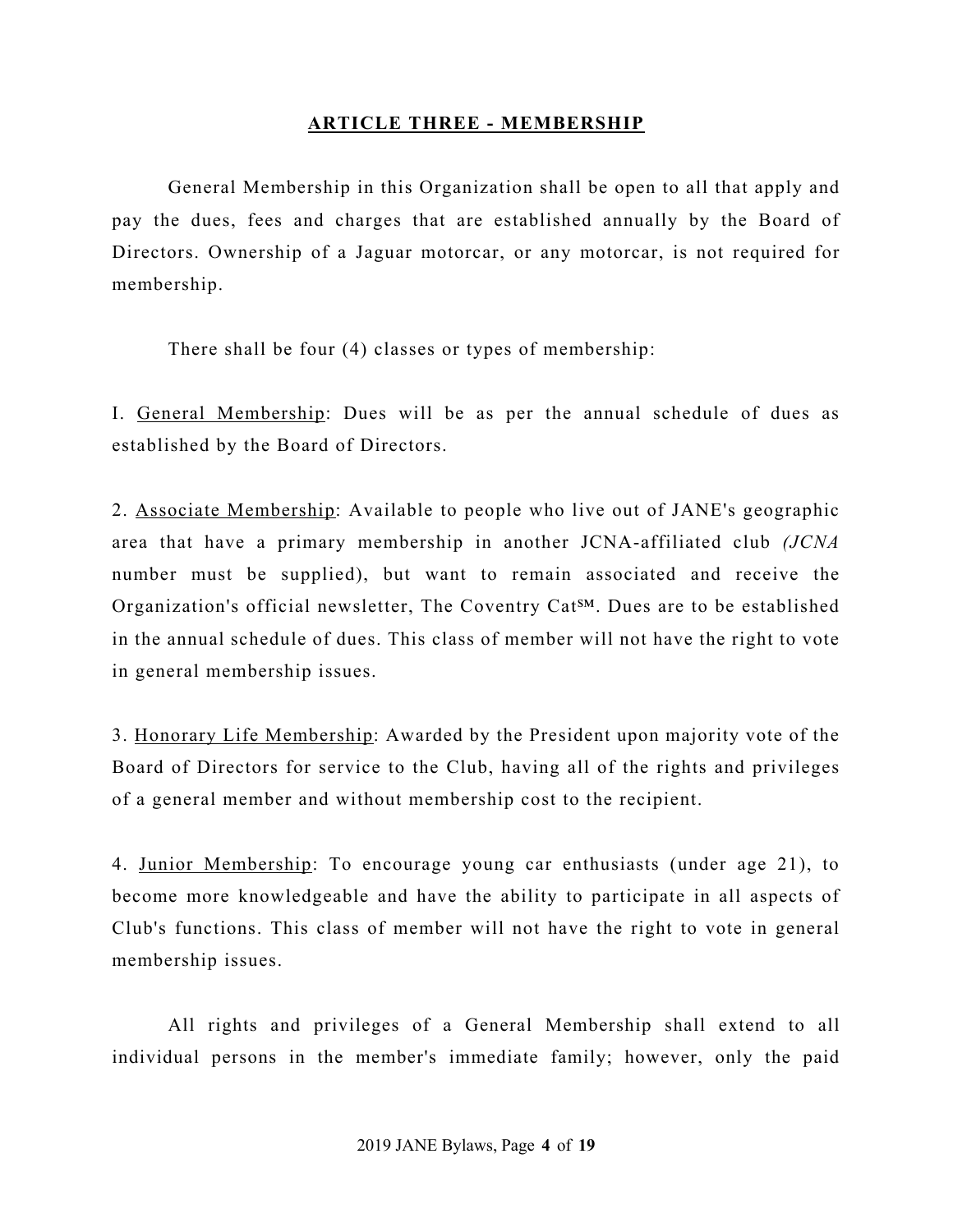member shall be entitled to vote. There may be more than one General Member per family upon the payment of the established dues.

Dues shall be payable upon receipt of a bill or a notice of same. Membership shall lapse and privileges terminated if dues are not paid by January 1<sup>st</sup> of the membership year.

No member shall be individually liable for any debts, obligations or any liabilities of the Organization as a non-profit Corporation, or for any other member of the Corporation.

#### **ARTICLE FOUR - MEETINGS**

The Annual General Membership Meeting (AGM) of this Organization shall be held on the first weekend of December in each and every year, except if such day be not feasible or a legal holiday, then, and in that event, the Board of Directors shall fix the day, but it shall not be more than two weeks from the date fixed by these By-Laws. Notice of this meeting shall be advertised in all places where Club calendars are posted. The Secretary shall cause every member in good standing of this Organization to receive, through all appropriate means, including but not limited to First Class Mail, e-mail, and/or The Coventry Cat<sup>SM</sup>, a notice telling the time and place of such Annual Meeting.

Regular meetings of the Board of Directors of this Organization shall be held at least four times per year, at the time and place determined by the President. Nothing herein shall be construed to limit the number of Board of Directors meetings that can be held in a calendar year.

The presence of not less than one (1) officer and five (5) members of the Board of Directors shall constitute a quorum and shall be necessary to conduct the business of this Organization; but a lesser number may adjourn the meeting for a period of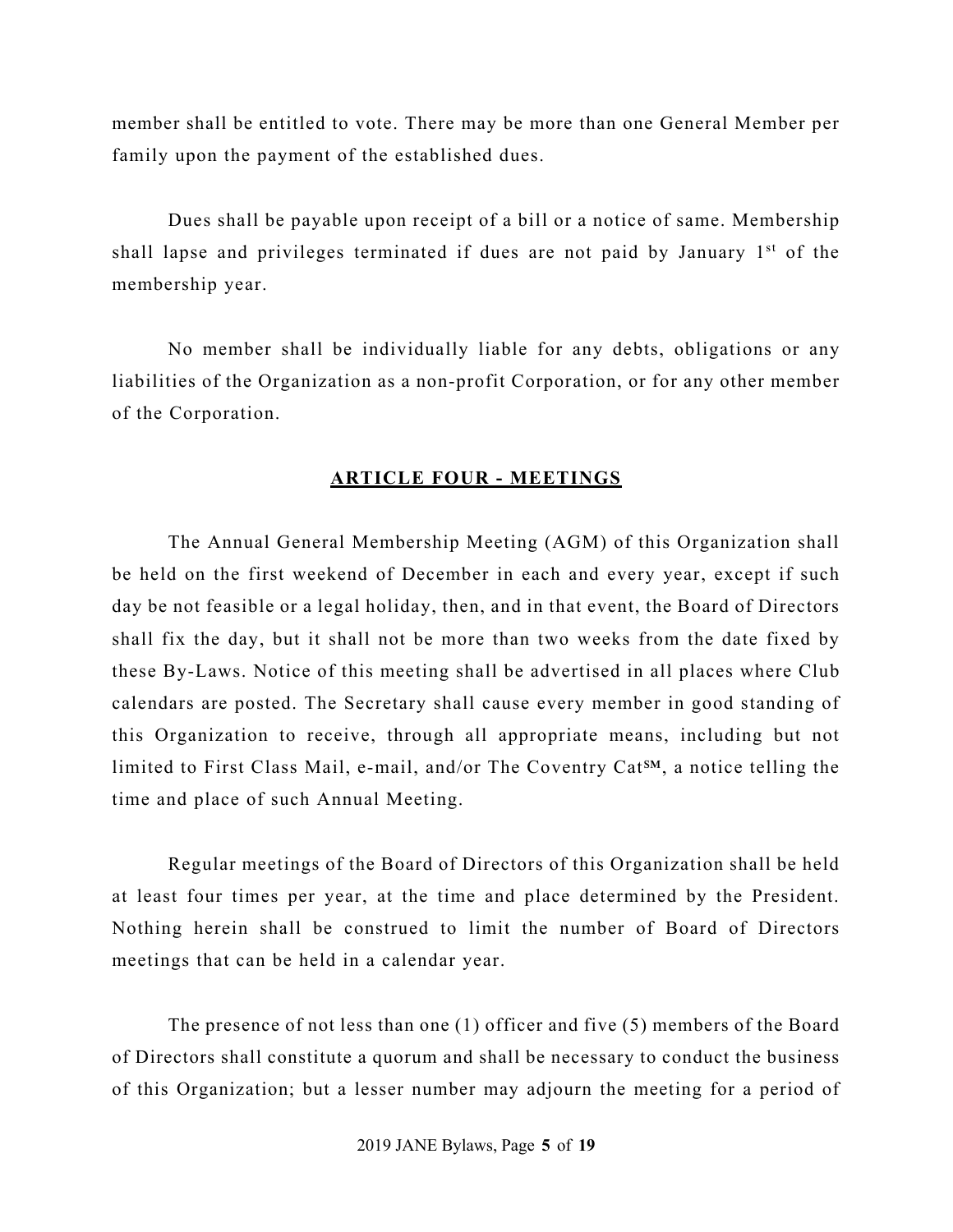not more than two weeks from the date scheduled by these bylaws and the Secretary shall cause a notice of this scheduled meeting to be sent to all those members who were not present at the meeting originally called. A quorum as hereinbefore set forth shall be required at any adjourned meeting. Any notices to Officers and Directors under this paragraph may be by telephone or e-mail.

The President may call special meetings of this Organization when he or she deems it for the best interest of the Organization. Notices of such meeting shall be communicated by all appropriate means, including but not limited to First Class Mail, e-mail, and/or The Coventry Cat<sup>SM</sup>, to all members at their addresses as they appear in the membership roll book, at least fourteen (14) days before the scheduled date set for such special meeting. Such notice shall state the reasons that such meeting has been called, the business to be transacted at such meeting and by whom called. No other business but that specified in the notice may be transacted at such special meeting.

At the request of five (5) members of the Board of Directors or ten percent (10%) of the General Members of the Organization in good standing, the President shall cause a special meeting to be called, but such request must be made in writing at least fourteen (14) days before the requested scheduled date. No other business but that specified in the notice may be transacted at such special meeting.

Social Club meetings of the Membership-at-Large may be conducted monthly at the time and place so designated by the President and Vice President of Events. Such meetings may include speakers on topics of Club interests and topics which advance the purposes of the Club as set forth herein. Notice of such meetings will be placed in The Coventry Cat<sup>SM</sup>, on the JANE website and other electronic media.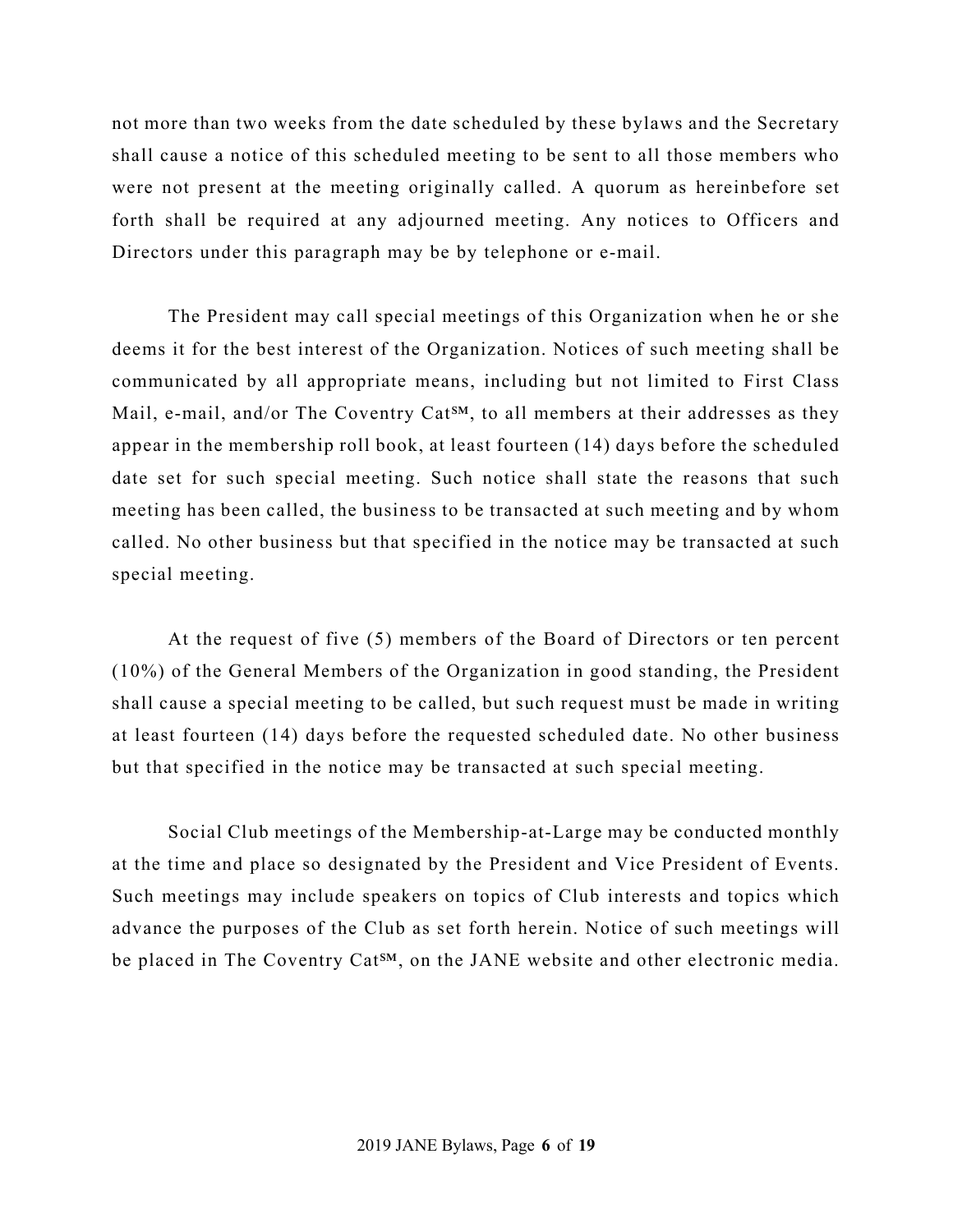#### **ARTICLE FIVE - VOTING**

At all regular and special meetings, except for the election of Officers and Directors, all votes shall be by a show of hands and require a majority of the members of the Board of Directors present to carry.

The President shall appoint a nominating committee of five (5) members in August. The nominating committee shall prepare a slate of officers and candidates for the expiring Board of Directors' positions. Candidates for the office of President must come from the existing Board of Directors. All other positions may be nominated from the General Membership. The slate shall be presented at the October meeting or at such other meeting that the Board may decide, prior to the Annual General Meeting. The membership shall be notified of the slate and the date and time of the Annual General Meeting via the Organization's Newsletter, The Coventry Cat<sup>SM</sup>, and other communication methods as may be appropriate, including but not limited to electronic communications. Nominations may be added by submission of names to the nominating committee no later than the October meeting. A candidate for office must have been a member of JANE for at least one year prior to the October meeting. The election of officers' ballots shall be held at the Annual General Meeting. The vote shall be by voice vote or secret written ballot if a majority of members in attendance so request.

At all votes by ballot, the chairman of the nominating committee of such meeting shall, immediately prior to the commencement of balloting, appoint a committee from one to three who shall act as "Inspector(s) of Election" and who shall, at the conclusion of such balloting, certify in writing, to the chairperson, the results. Said certified copy shall be physically affixed in the minutes book to the minutes of that meeting.

No inspector of election shall be a candidate for office, nor member of the Board of Directors, nor shall be personally interested in the question(s) voted upon.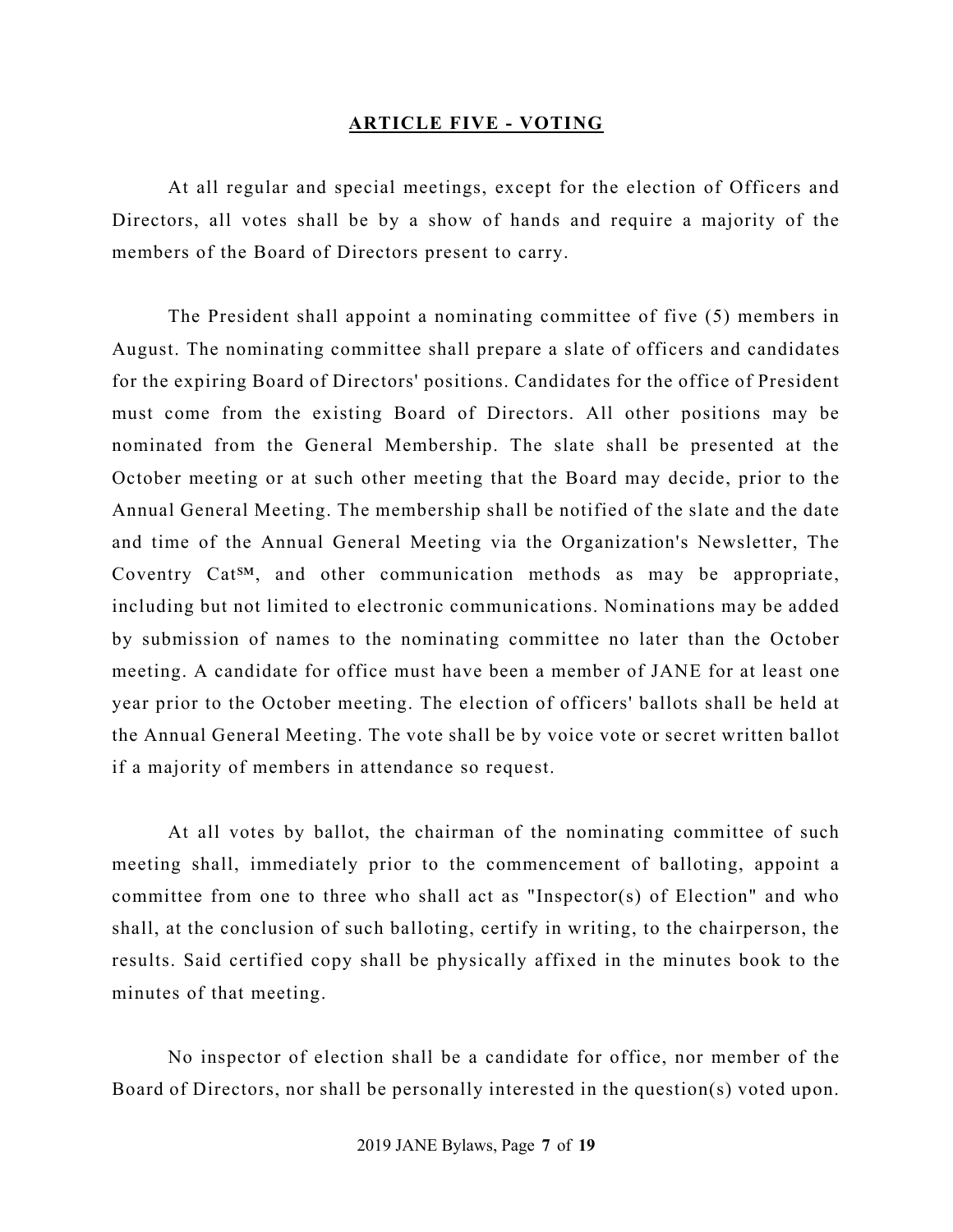# **ARTICLE SIX - ORDER OF BUSINESS**

The following shall be the order of business, and agenda of Board of Directors' Meetings:

- 1 Roll call/Sign-in.
- 2 Adoption of the minutes of the preceding meeting.
- 3 Reports of officers.
- 4 Reports of committees.
- 5 Old and unfinished business.
- 6 New business.
- 7 Good and welfare.
- 8 Adjournment.

# **ARTICLE SEVEN - BOARD OF DIRECTORS**

A Board of Directors shall manage the business of this organization consisting of no less than five (5), nor more than twelve (12) General Members together with the officers of this organization for a total of no more than seventeen (17). The Board of Directors shall include the immediate past President whose term has most recently expired, and whose term on the Board of Directors shall be for one year.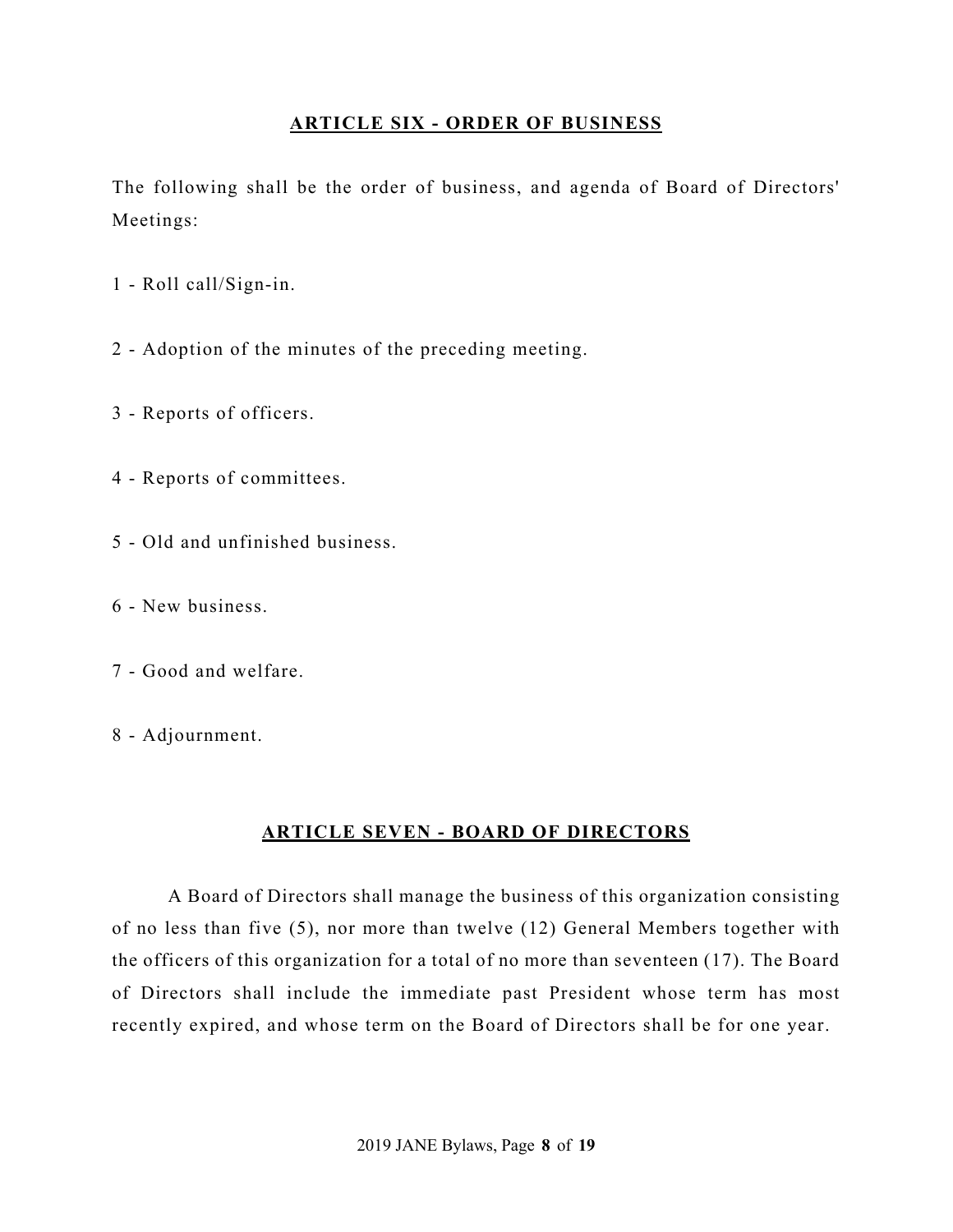The Directors, other than the immediate past President, shall serve a term of three (3) years. Directors may stand for re-election with no limit on the number of terms served. Directors whose terms are expiring shall be chosen for the ensuing three-year terms at the Annual Meeting by written ballot or voice vote, as requested by the majority of members in attendance.

The Board of Directors shall have the control and management of the affairs and business of this Organization and shall provide for adequate liability insurance from a qualified surety company against all possible claims or losses. Such Board of Directors shall only act in the name of the Organization when it shall be regularly convened by its Chair after due notice to all the Directors of such meeting.

The President of the Corporation, by virtue of the office, shall be Chair of the Board of Directors and shall cast the deciding ballot in case of a tie vote. In the case of absence of the Secretary at a meeting, the Board of Directors shall appoint a temporary recording Secretary from one of their number. One (l) Officer plus five (5) of the members of the Board of Directors shall constitute a quorum for the purpose of Board meetings.

Voting may not be done by proxy.

The Board of Directors shall make such rules and regulations covering its meetings as they may, in their discretion, deem appropriate and necessary for the conduct of business.

Vacancies in the Board of Directors shall be filled by a vote of the majority of the remaining members of the Board of Directors for the balance of the vacant term.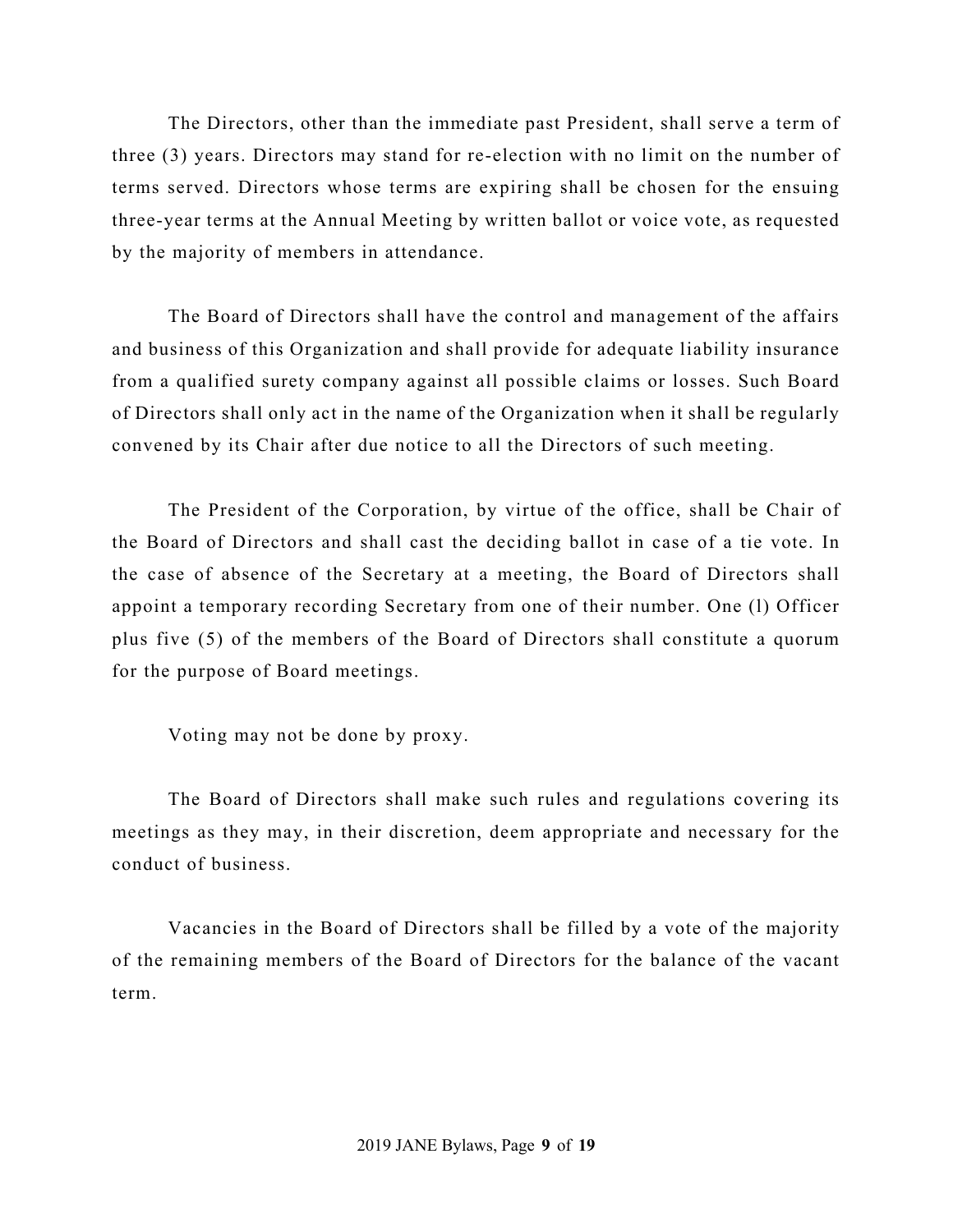A Director may be removed, when sufficient cause exists for such removal, by a two-thirds (2/3) vote of the Board. The Board of Directors may entertain charges against a Director. A Director may request a hearing and be represented by legal counsel. The Board of Directors shall adopt such rules, as it may in its discretion consider necessary for the best interests of the Corporation, for these hearings.

Any Director who has failed to attend fifty (50%) percent of the meetings of the Board of Directors during a calendar year, without sufficient reason or cause accepted by the Board in its sole discretion, shall be presumed to have voluntarily resigned his or her Directorship.

#### **ARTICLE EIGHT - OFFICERS**

The officers of this Corporation shall be as follows:

I. President

II. Vice-President of Events

III. Vice President of Membership

IV. Treasurer

V. Clerk, who shall also be Secretary of the Corporation

At the Annual General Meeting of the Corporation, all officers shall be elected for the ensuing year to hold office, but in no case beyond the time when other officers shall be elected and accept office. The President shall be limited to two (2) consecutive one-year terms, but must be elected each year, unless the Board of Directors shall grant a waiver by a two-thirds vote of the Board for the President to serve one additional one-year term. Any individual may hold an additional office by vote of the Board of Directors, providing it is not in conflict with any bylaw.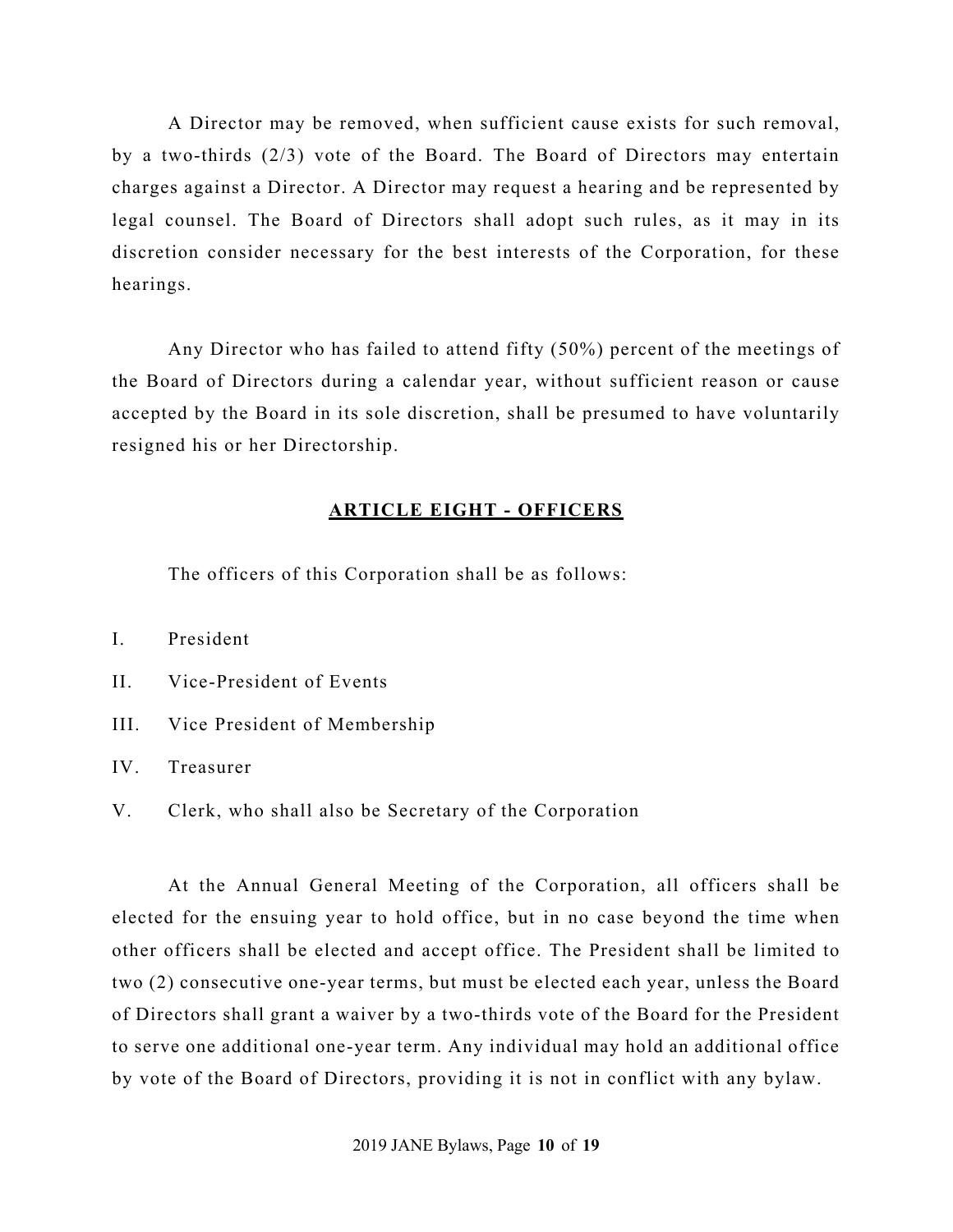#### I. President

The President shall sustain an executive and advisory relation to the objectives, policies and goals of this Corporation. The President shall preside at all meetings and events at which he or she is present. The President shall discharge such other duties as may be required by the Board of Directors. The President, by virtue of the office, shall be the Chairperson of the Board of Directors. The President shall preside at each Annual Meeting of the Corporation and give an annual report of the affairs of the Corporation; shall appoint all committees whether temporary or permanent; shall see that all books, reports, records and documents as required by law are properly kept or filed; and have any and all such powers as may be reasonably construed as belonging to the chief executive of any such Corporation.

At the end of each year, the President shall have an independent review/audit of the Corporation's books by the Treasurer. The resulting report shall be presented to the Board of Directors no later than the February meeting of the following year.

In the event of the absence or inability of the President to exercise his or her office, the Board of Directors shall immediately, by majority vote, appoint any one of the members of the Board of Directors to be acting President of the Corporation with all the rights, privileges and powers as if he or she had been the duly elected President.

The President shall be an approved signatory on the corporate accounts. The Board of Directors shall, upon the approval of the majority of the Board of Directors, have the authority to authorize the President to draft and sign checks in the absence of the Treasurer. The Treasurer, along with the President, shall sign stocks, securities, contracts, mortgages, deeds of trust, leases, deeds and any other instruments as may require the signature of the Clerk of the Corporation.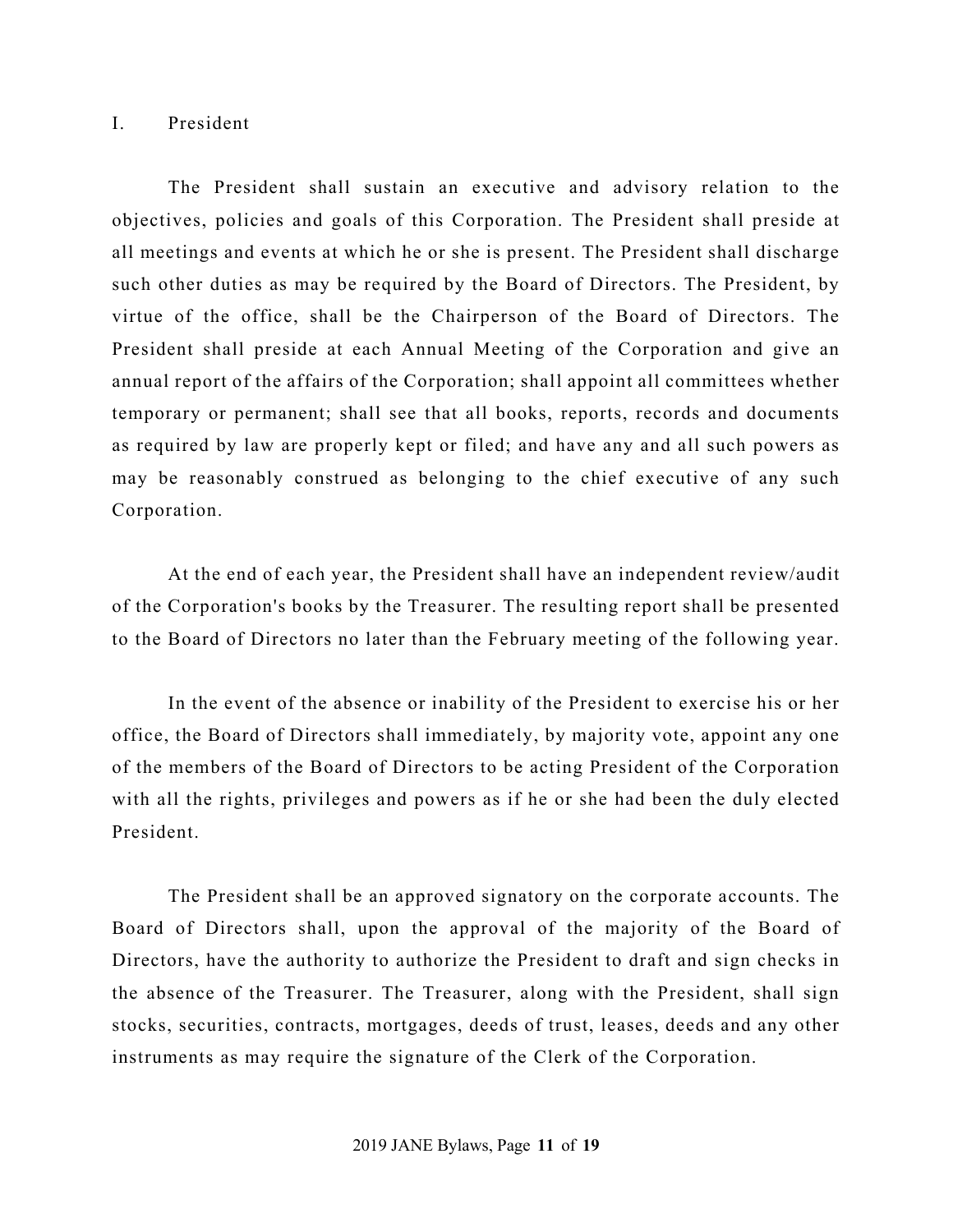### II. Vice President of Events

The Vice President of Events shall be responsible for the activities of this Corporation under the direction of the Board of Directors.

The Vice President of Events shall propose a calendar of events for presentation to the Board of Directors, enlist event Directors and shall be responsible for the execution of the full details of the various programs, their budgets and functions for the benefit of the membership and others which shall be determined from time to time by the Board of Directors.

The Vice President of Events shall make such reports and perform such other duties incident to the office as are required of him or her by the Board of Directors.

## III. Vice President of Membership

The Vice President of Membership shall be responsible for sending dues notices and collecting receipts according to the membership schedule determined by the Board of Directors, and for sending forms for personal and automotive information to be published in a membership list. The Vice President of Membership shall promptly forward any dues monies received to the Treasurer and notify the Treasurer of payments that are due to JCNA and provide filing of forms required by JCNA, and comply with all JCNA Rules and Requirements, not in conflict with the laws of the Commonwealth of Massachusetts.

The Vice President of Membership shall respond to inquiries regarding membership in the Corporation with an information package. Vice President of Membership shall welcome new members by an appropriate letter after receipt of the new members' dues. The Vice President of Membership shall maintain, keep and update a membership list and provide it for the publishing of membership information annually.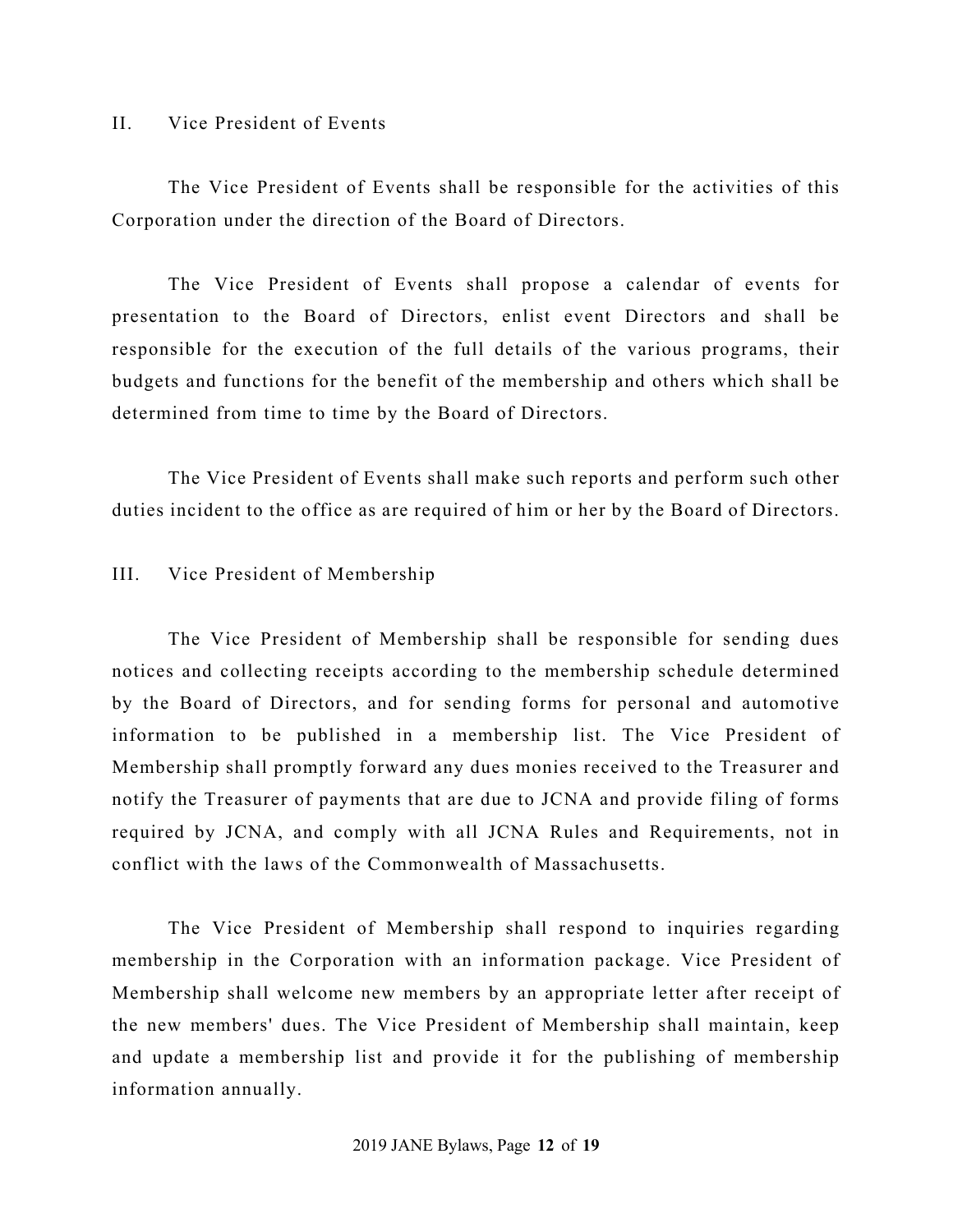The Vice President of Membership shall notify the Editor of the Corporation Newsletter, The Coventry Cat<sup>SM</sup>, or other designated body, of all new members to ensure their receipt of all membership material.

The Vice President of Membership shall make such reports and perform such other duties incident to the office as are required of him or her by the Board of Directors.

## IV. Treasurer

The Treasurer shall have the care, custody and control of all monies belonging to the Corporation; shall be solely responsible for such monies, gifts, or securities of the Corporation; and shall be the primary officer who shall sign checks or drafts of the Corporation, at the direction of the Board of Directors. The Treasurer shall be the sole required signatory on checks or electronic disbursements up to \$5,000.00. Checks over \$5,000.00 shall require the signature of both the President and Treasurer.

No special fund may be set aside that shall make it unnecessary for the Treasurer to sign the checks issued upon it. Subject to such provisions as may be made from time to time by the Board of Directors, the Treasurer shall also have the care, custody and control of any and all contracts, mortgages, deeds of trust, leases and deeds of the Corporation, and shall keep proper books of account thereof, which books shall, at all times, be open to inspection by each Director of the Corporation.

The Treasurer shall promptly deposit the monies and securities of the Corporation in such depositories and on such terms and conditions as the Board of Directors may direct; and, when so deposited, the Treasurer shall not be personally responsible for their safekeeping. The Treasurer shall render such reports relating to the monies, funds, securities, investments and fiscal affairs of the Corporation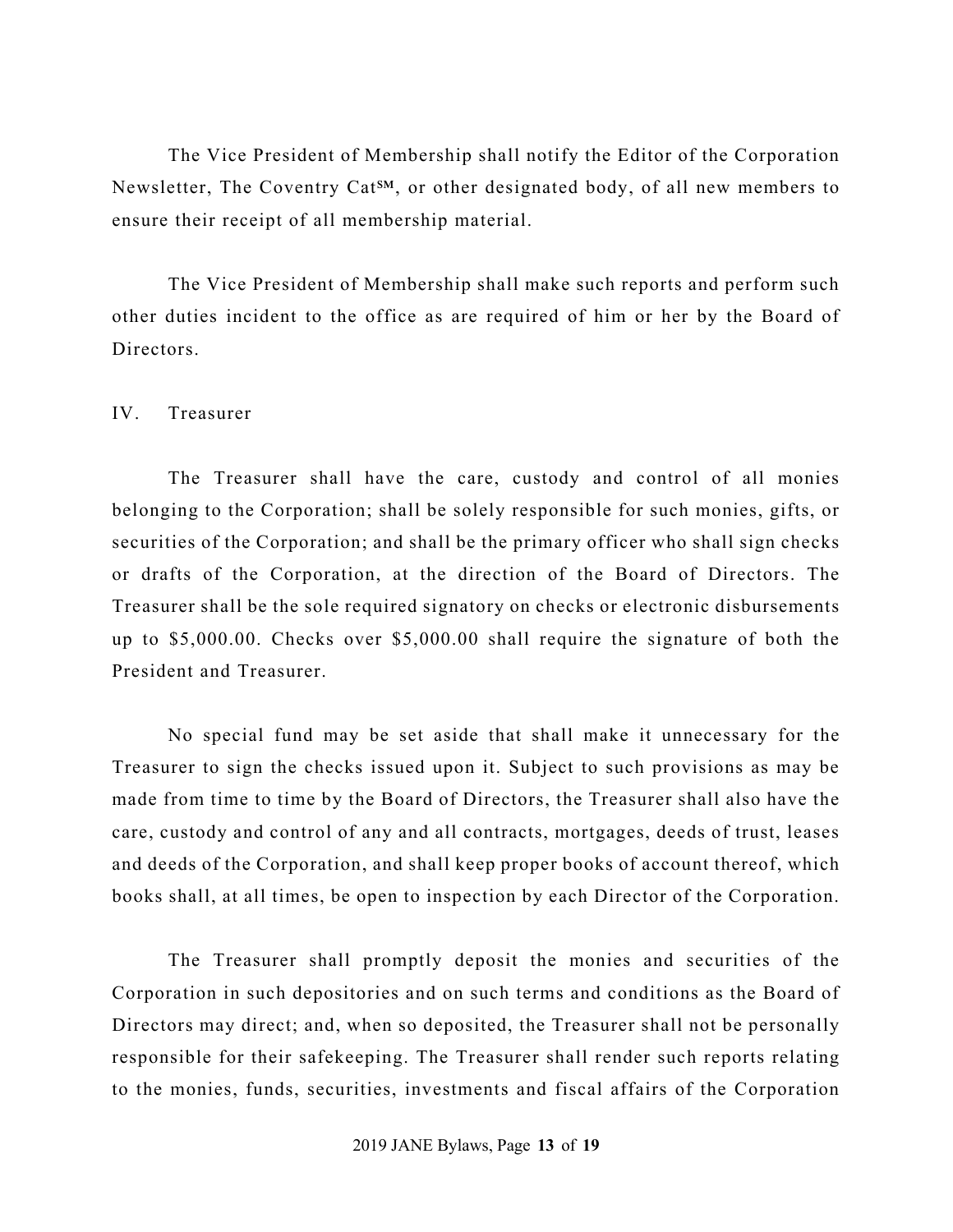as may be required from time to time by the Board of Directors. The Treasurer, along with the President, shall sign stocks, securities, contracts, mortgages, deeds of trust, leases, deeds and any other instruments as may require the signature of the Clerk of the Corporation. The Treasurer may perform any and all duties, which are properly incident to the office. The Treasurer shall not invest any funds, transfer or dispose of any securities or other property, excepting on the authorization of the Board of Directors.

#### V. Clerk

The Clerk of the Corporation (herein "Secretary"), shall receive, make and keep the minutes and records of all meetings in appropriate books; shall issue notices of all meetings of the Board of Directors and any other Corporate meetings; shall keep proper records of all appropriations and authorizations of expenditures, as supplied by the treasurer; shall keep a record or a copy of same relative to contracts.

The Secretary shall present to the membership, and Board of Directors, any communication addressed to the Secretary of the Corporation. The Secretary shall attend to all correspondence of the Corporation and exercise all duties incident to the office of Secretary. The Secretary shall sign all instruments that require his or her signature.

The Secretary shall make such reports as the Board of Directors or the President may require.

The Secretary shall obtain and file or record any document or certificate required by any statute, whether federal, state or municipal. The Secretary shall be the official custodian of the corporate records and the Seal of the Corporation. The Secretary shall have the power to issue attested or certified copies of any and all records and documents of the Corporation.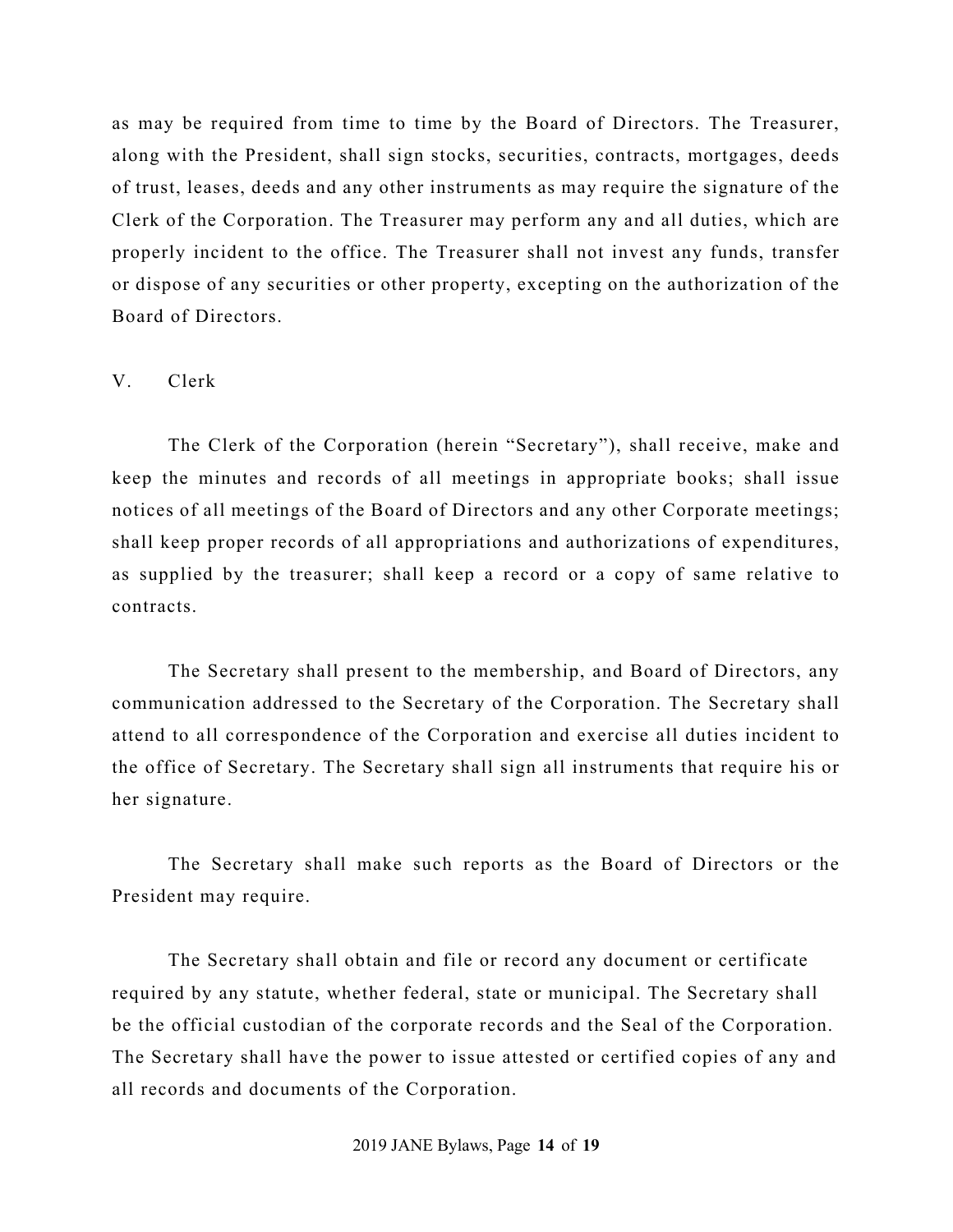### **ARTICLE NINE - COMMITTEES**

The President shall appoint all committees of this Organization and their term of office shall be for a period of one year or less if sooner terminated by the action of the President.

### **ARTICLE TEN - DUES**

The dues of this organization shall be established by a majority vote of the Board of Directors no later than September 30th for the following year. If the Board of Directors does not establish a revised dues schedule, the existing dues structure will remain in force for the renewal year. The dues shall be payable, in full, by the first day of January for the membership year.

#### **ARTICLE ELEVEN - AMENDMENTS**

These Bylaws may be altered, amended, repealed or added to by an affirmative vote of not less than two-thirds (2/3) of the Members of the Board of Directors.

#### **ARTICLE TWELVE - NEWSLETTER**

The Corporation shall have an official periodic publication, a newsletter, which shall be called The Coventry Cat<sup>SM</sup>. This publication shall be the official communication correspondence of the Corporation; and shall be published in an acceptable format as often as monthly; or, at least bimonthly. The newsletter shall be distributed to the membership, by mail and/or electronically, as part of the membership dues structure.

There shall be an Editor appointed by the President and approved by the Board of Directors. The Editor will receive and arrange and publish all reports from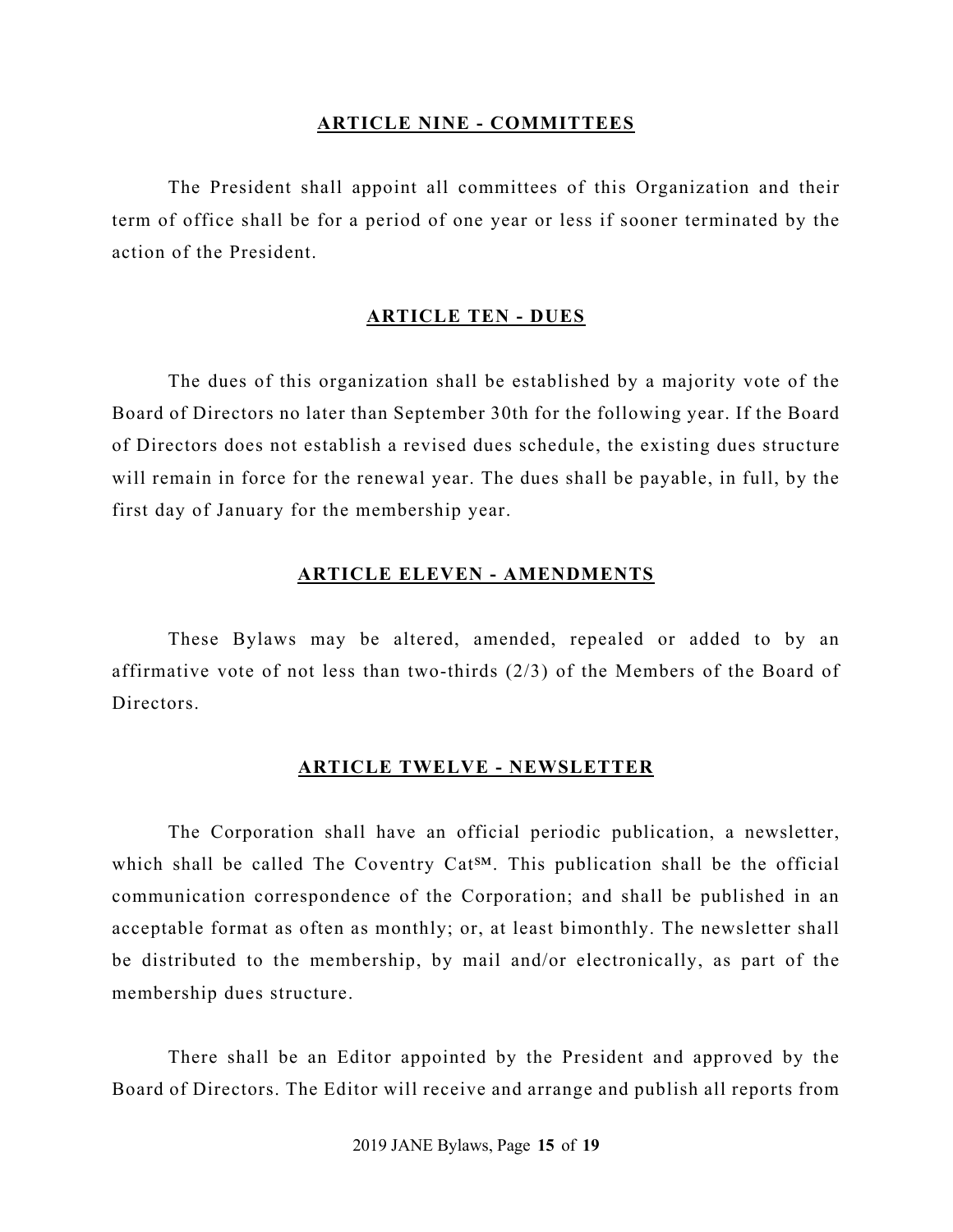officers and committees. The Editor may, in his or her sole discretion, receive and publish any matter which he/she deems material to the intents, purposes and objectives of the Corporation. The Editor may accept advertising from any member or third persons according to the advertising fee schedule, which shall be approved by the Board of Directors. The Editor shall annually advise the Board of Directors of the expected costs and expenses connected with the publication of the Newsletter and report against that budget on a monthly basis.

### **ARTICLE THIRTEEN - CLUB SEAL, LOGO, INSIGNIA**

The Corporation, as a Club, shall have an official insignia and logo as referenced and displayed in Article One of these Bylaws.

It is recognized that the Club's use of this insignia and logo, which contains a licensed representation of Jaguar as "The Leaper", is authorized for such use by the Club as a sanctioned Regional Club in good standing with Jaguar Clubs of North America, Incorporated (JCNA). Jaguar Association of New England, LTD. (JANE) shall insure by all reasonable efforts, that the Club's logo will not be misused, misappropriated, copied or utilized for outside commercial purposes, and if information comes to the Club that such is occurring, then it will be reported to JCNA, Jaguar, or shall be addressed by the officers of JANE, as is deemed appropriate by the Board of Directors.

## **ARTICLE FOURTEEN - INDEMNIFICATION OF DIRECTORS**

The Corporation shall, to the extent legally permissible, indemnify any person serving or who has served as a Director of the Corporation, against all liabilities and expenses, including amounts paid in satisfaction of judgments, in compromise, or as fines and penalties, and reasonable counsel fees, reasonably incurred by him or her, in connection with the defense or disposition of any action, suit or other proceeding, whether civil or criminal, in which he or she may be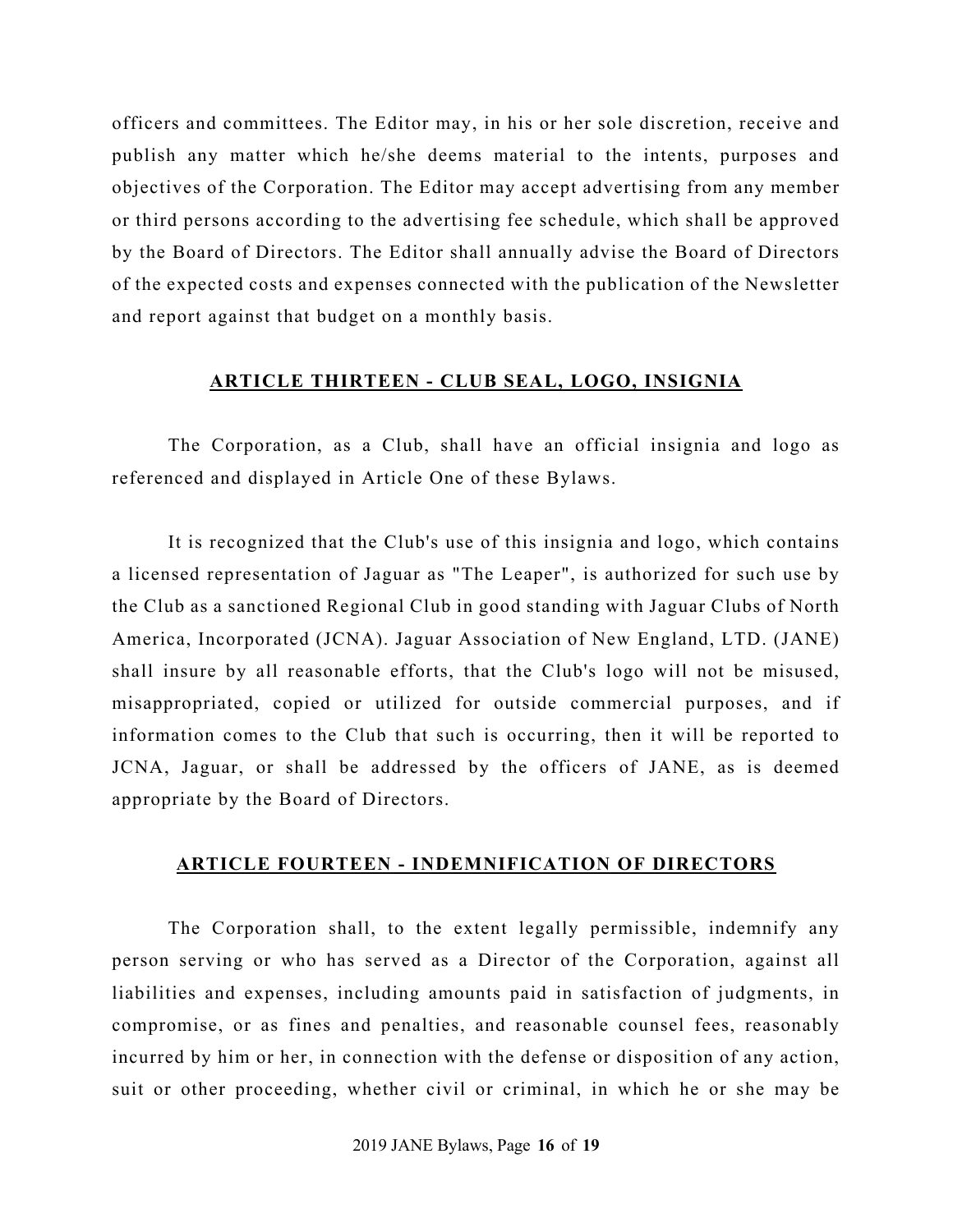involved or with which he or she may be threatened, while serving or thereafter, by reason of his or her being or having been such a Director, except with respect to any matter as to which he or she shall have been adjudicated in any proceeding not to have acted in good faith in the reasonable belief that his or her action was in the best interests of the Corporation or (i) for any breach of his or her duty of loyalty to the Corporation; (ii) for acts or omissions not acted in good faith or which involve intentional misconduct or a knowing violation of law; or (iii) for any transaction from which the Director derived an improper personal benefit; provided, however, that as to any matter disposed of by a compromise payment by such Director or Officer pursuant to a consent decree or otherwise, no indemnification either for said payment or for any other expenses shall be provided unless:

(a) Such compromise shall be approved as in the best interests of the Corporation, after notice that it involves such indemnification:

(i) By a disinterested majority of the Directors then in office; or

(ii) By a majority of the members, exclusive of any interested Director or Officer; or

(b) In the absence of action by disinterested Directors, there has been obtained, at the request of a majority of the Directors then in office, an opinion in writing of independent legal counsel to the effect that such Director appears to have acted in good faith in the reasonable belief that his or her action was in the best interests of the Corporation.

Expenses, including reasonable counsel fees, reasonably incurred by any such Director in connection with the defense or disposition of any such action, suit or other proceeding may be paid from time to time by the Corporation in advance of the final disposition thereof upon receipt of any undertaking by such individual to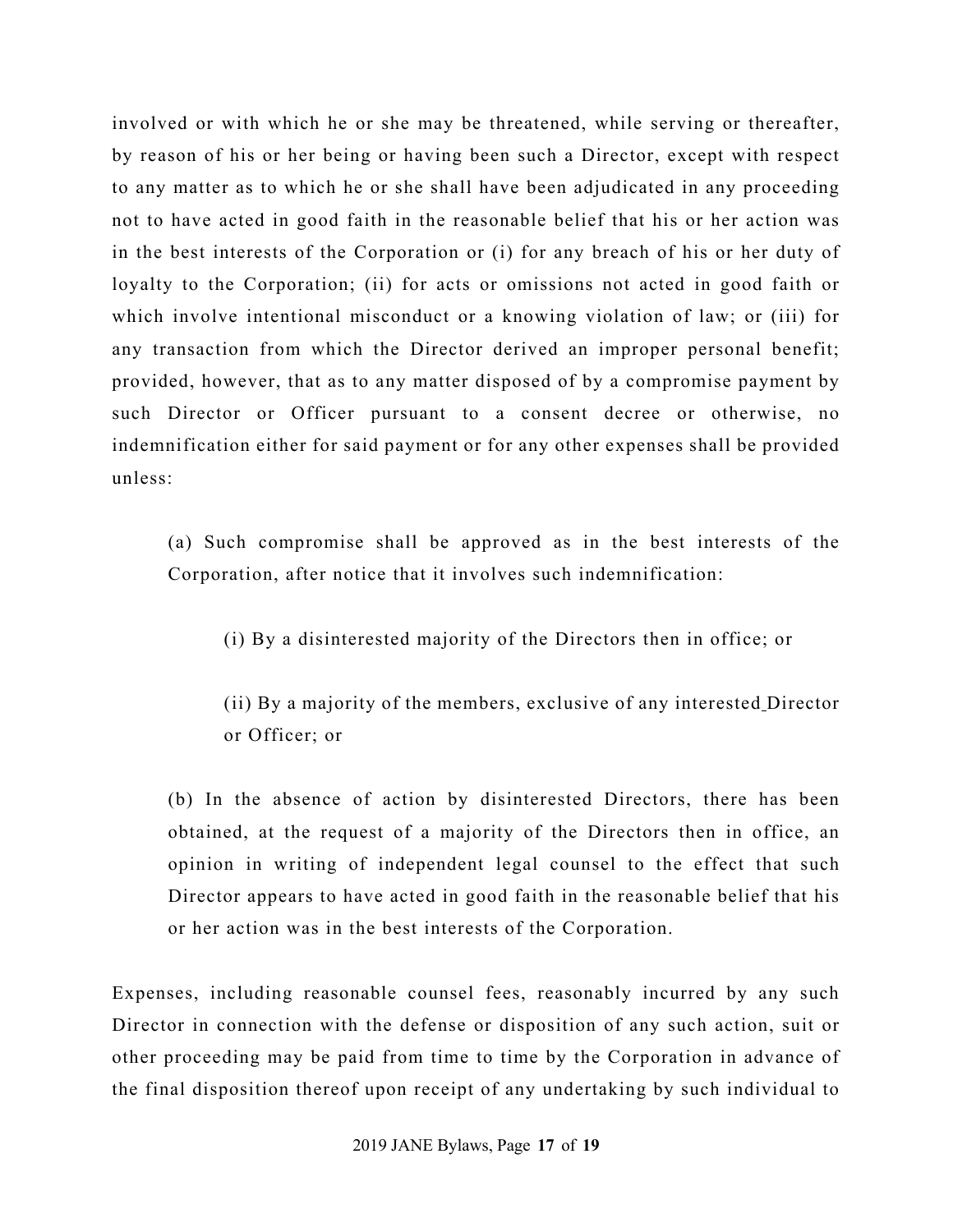repay the amounts so paid to the Corporation if it is ultimately determined that indemnification for such expenses is not authorized under this section. The right of indemnification hereby provided shall not be exclusive of or affect any other rights to which any such Director may be entitled. As used in this Article, the term "Director" includes their respective heirs, executors and administrators, and an "interested" Director is one against whom in such capacity the proceedings in question or other proceedings on the same or similar grounds is then pending.

No amendment to or repeal of this Section shall apply to or have any effect on the liability or alleged liability of any Director with respect to any acts or omissions of such Director occurring prior to such amendment or repeal.

# **ARTICLE FIFTEEN – DISSOLUTION**

The Corporation may be dissolved at any time by a two-thirds (2/3) vote by its Board of Directors pursuant to all applicable provisions of law provided that advance due notice is given to the membership of any meeting called for such purpose at least fourteen (14) days before such meeting.

Upon dissolution of the Corporation, the Board of Directors, after paying or making provisions for payment of all debts and liabilities of the Corporation, shall arrange for the distribution of all remaining assets to a charitable cultural, educational, religious or scientific organization provided, however, that such organization at the time qualifies under Section 501(c)(3), 501(c)(6), 501(c)(7) and/or 501(c)(19) of the United States Internal Revenue Code as amended.